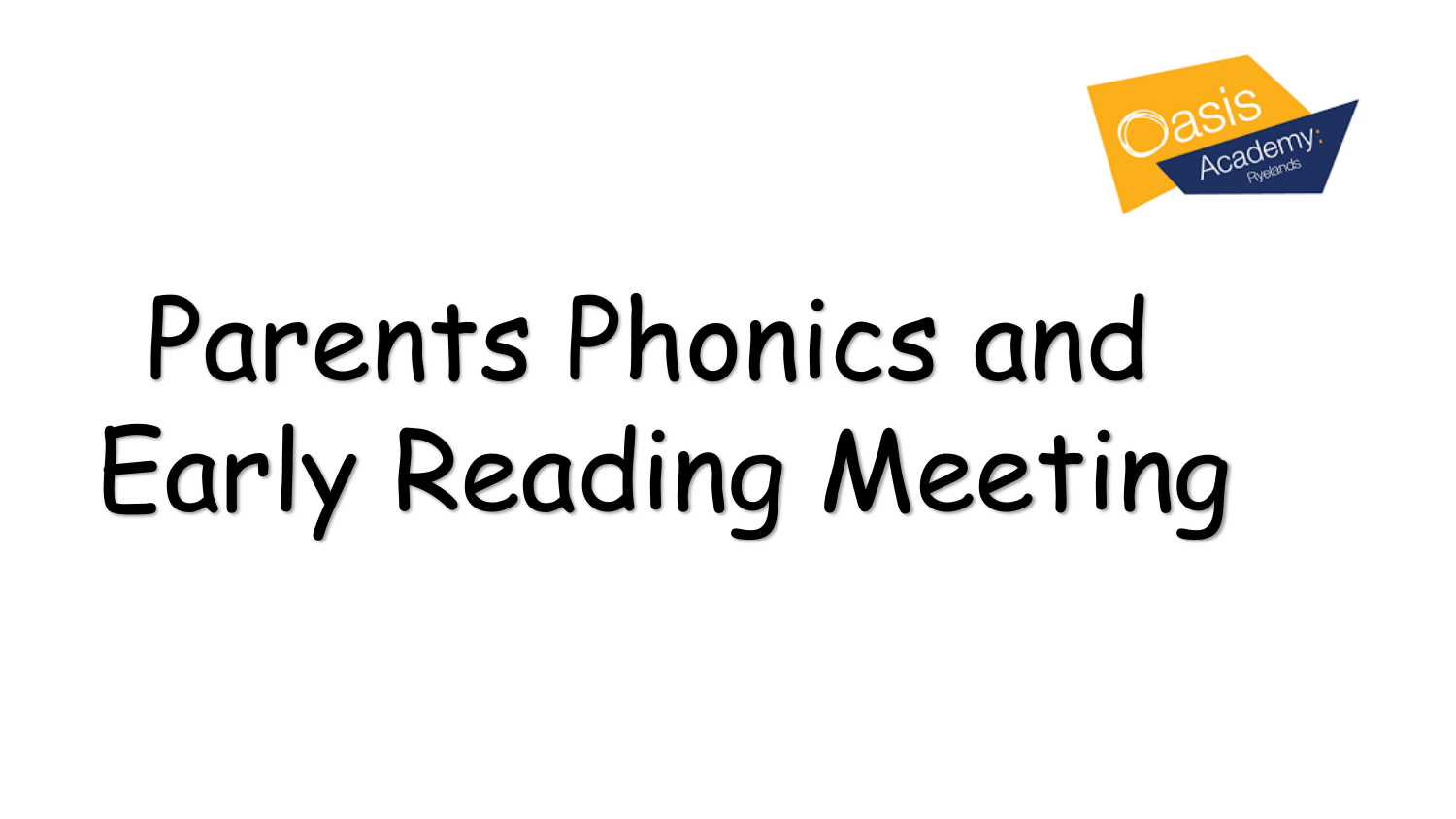### How it is taught:

• Term by term progression



- Colour coded graphemes, easy to recognise.
- Taught in a well planned and organised order.
- Children need to learn to read as quickly as reasonably possible, so they can move from learning to read, to reading to learn.
- Our expectations of progression are aspirational yet achievable - pace, practice and participation by all children.
- Children who are not keeping-up with their peers will be given additional practice immediately through keep-up sessions.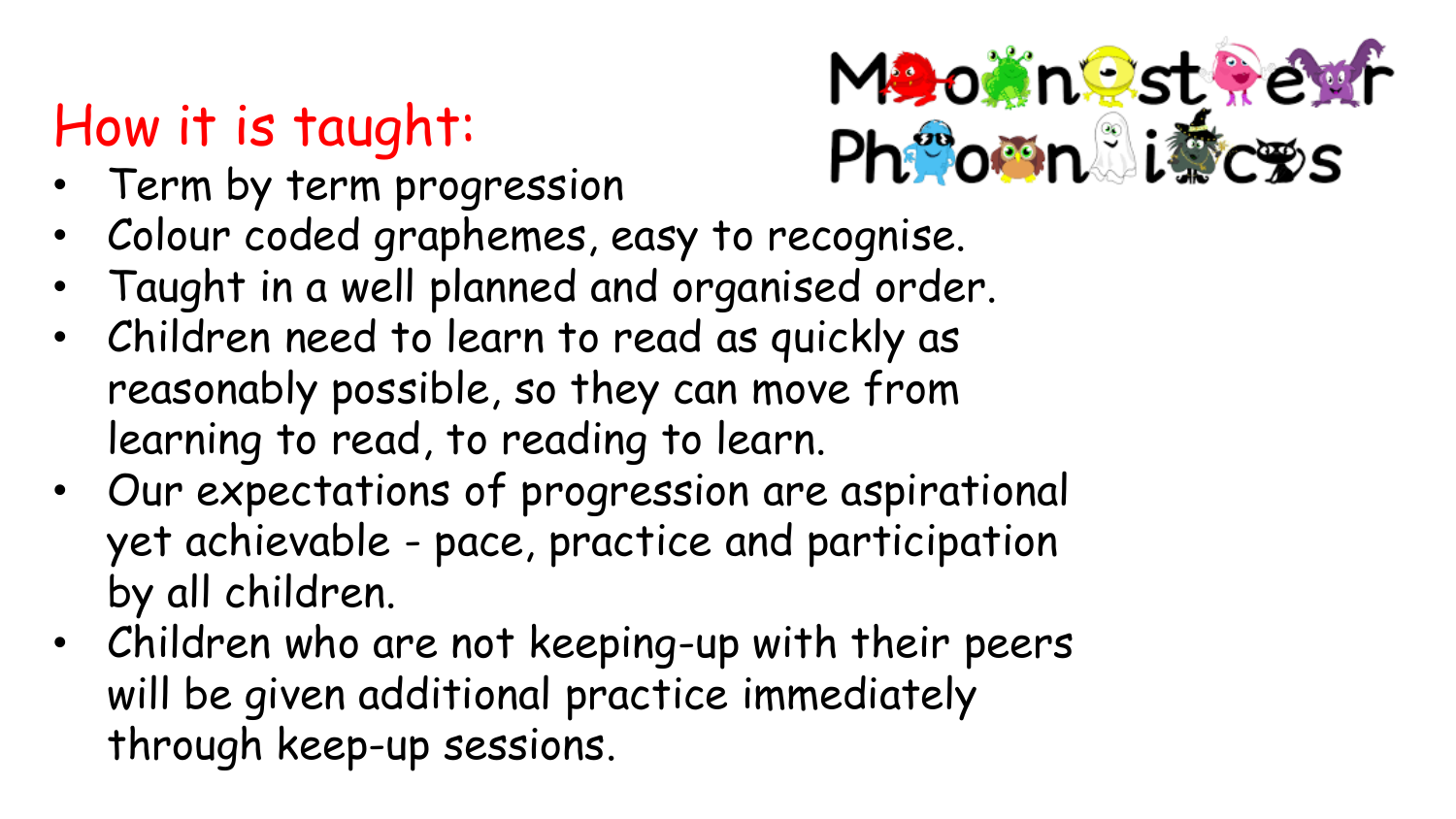### Where we start

Every letter has a name

Every letter has a phoneme – sound



Every letter has a mnemonic – picture

Every letter has a formation phrase



Down the bat and around the ball. Down his body and dot for a head.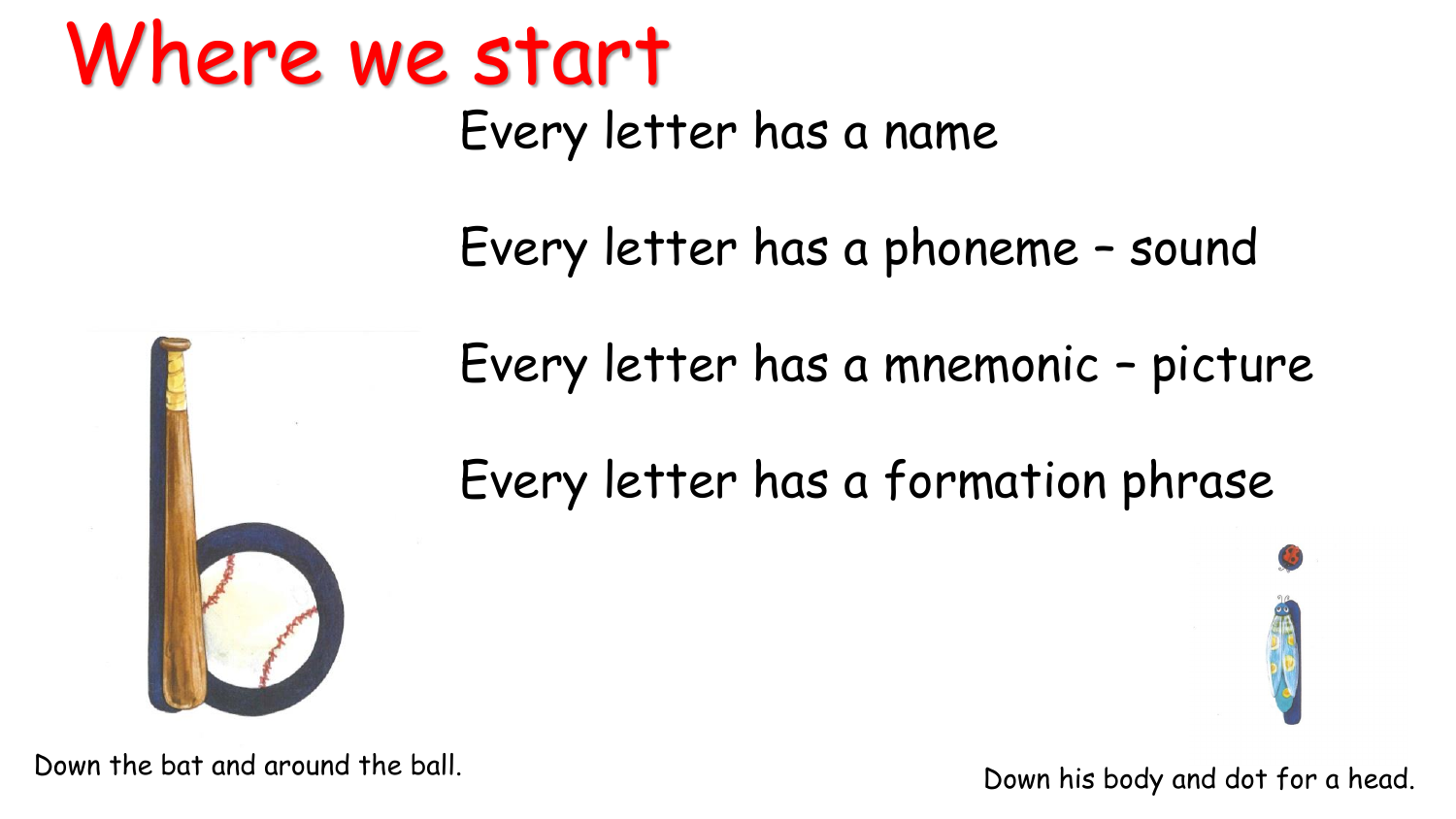This video shows you how to pronounce the sounds. Notice how you don't add an 'uh' or 'er' sound at the end, so they say: 't' not 'tuh'.





https://www.youtube.com/watch?v=mRoFpvC0yn0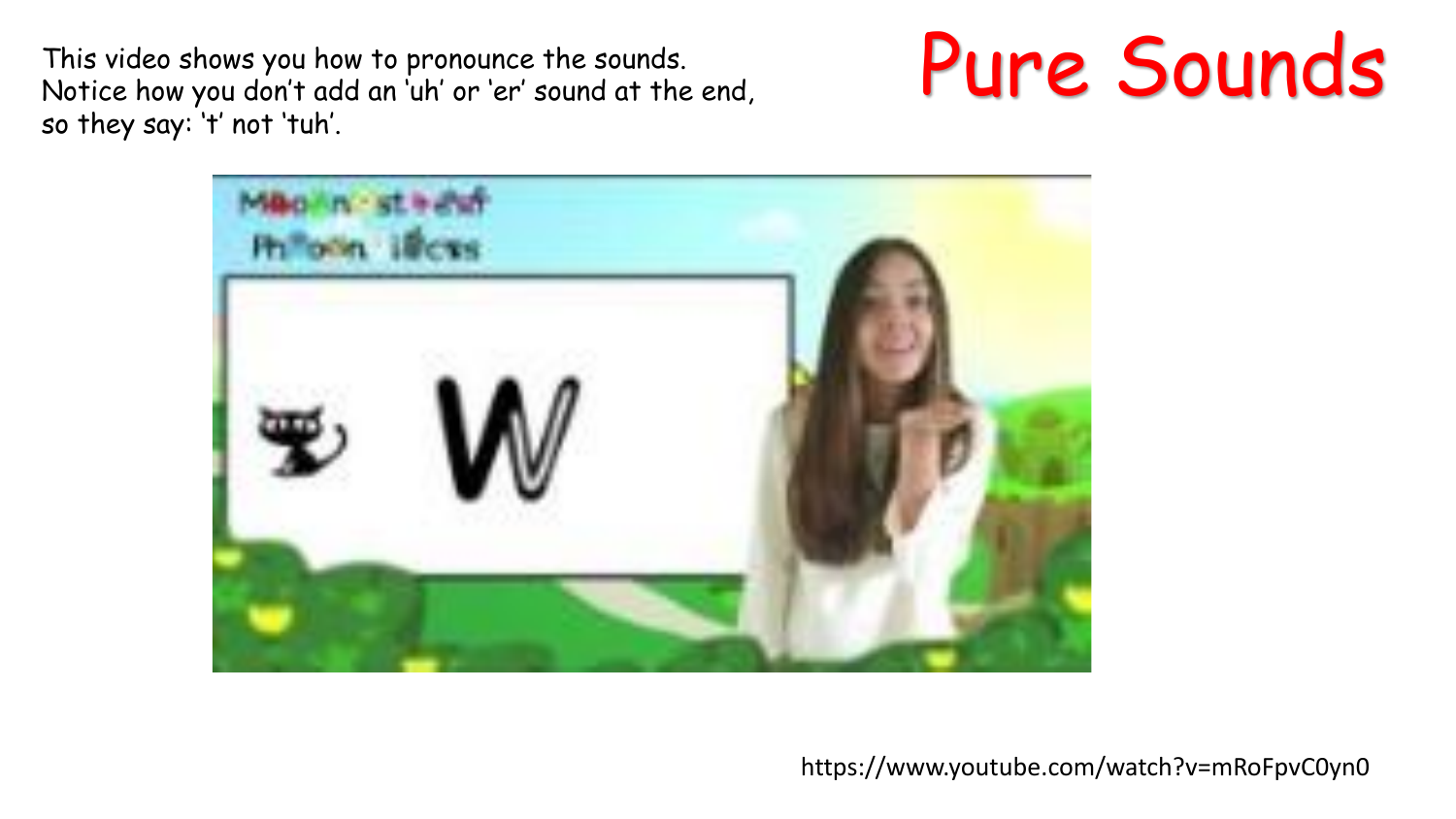## Digraphs and Trigraphs

Digraph- two letters that make one sound.

Trigraph- three letters that make one sound.

> rain light blow

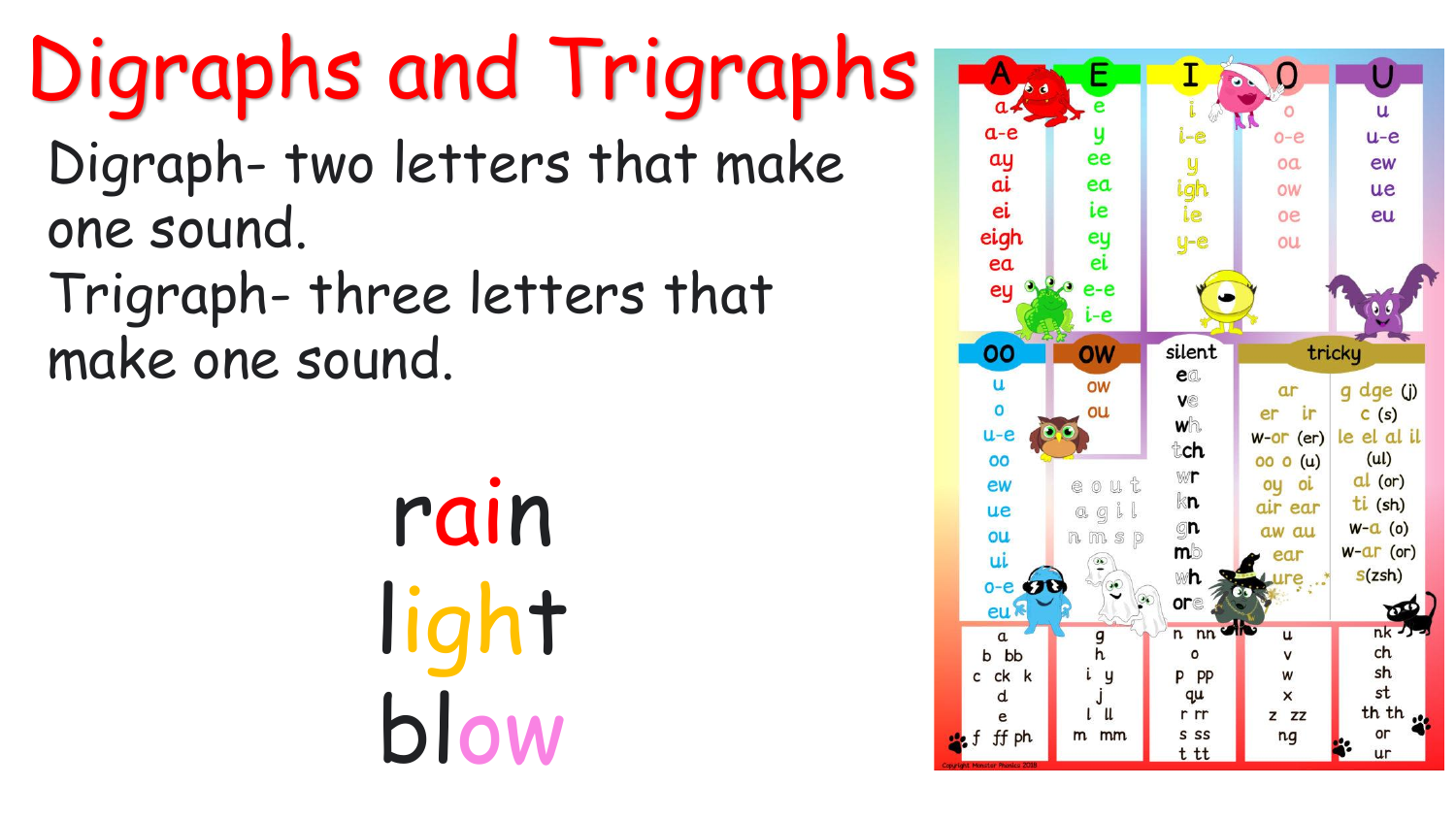#### **Reception Progression Map**



|  |         | Term 1                 | Term 2            | Term 3                                               |  |  |
|--|---------|------------------------|-------------------|------------------------------------------------------|--|--|
|  | Week 1  | satp                   | oo (u)            | CCVC CVCC                                            |  |  |
|  |         |                        | 0W                |                                                      |  |  |
|  | Week 2  | i n                    |                   | CVC + Phase 3 Graphemes                              |  |  |
|  | Week 3  | mdg                    | ee                | CVC+ Blending Segmenting                             |  |  |
|  | Week 4  | ockck                  | ur                |                                                      |  |  |
|  | Week 5  | eur                    | ai                | CVC+ Blending Segmenting                             |  |  |
|  | Week 6  | h b                    | or                |                                                      |  |  |
|  | Week 7  | ffflllss               | oa                | CVC+ Compound Words<br><b>Blending Segmenting</b>    |  |  |
|  | Week 8  | jvwx                   | er                |                                                      |  |  |
|  | Week 9  | y z zz qu              | igh               | CVC + Compound Words<br><b>Blending Segmenting</b>   |  |  |
|  | Week 10 | $ch$ sh th $(v)$ th ng | air               |                                                      |  |  |
|  | Week 11 | long oo                | οi                | CVC+ Phase 3 Graphemes<br><b>Blending Segmenting</b> |  |  |
|  | Week 12 | ar                     | ear<br><u>ure</u> |                                                      |  |  |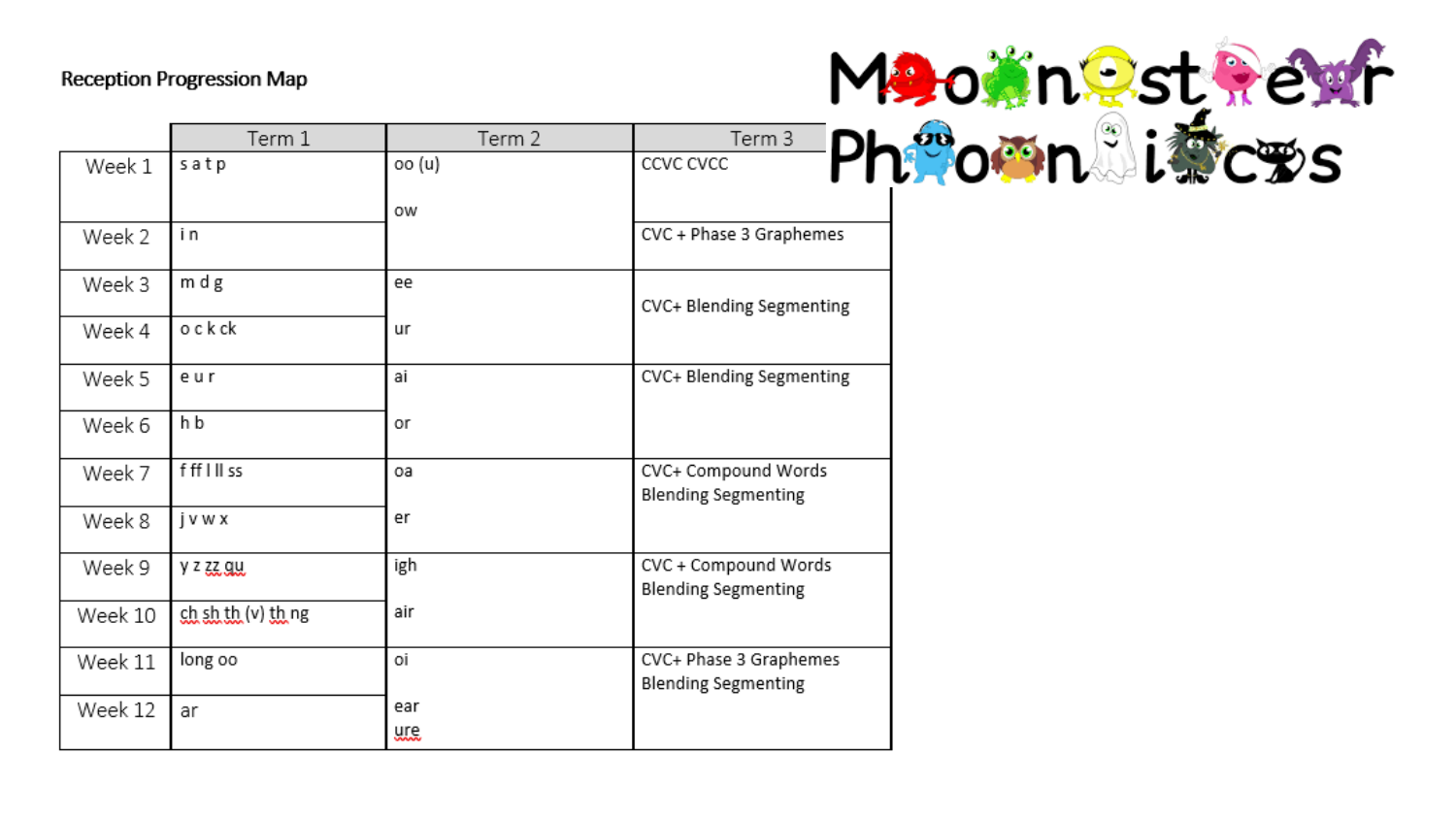#### **Year 1 Progression Map**

|                  | <b>Year 1 Progression Map</b>     |           |        |              |               |               |               |                |              |              |             |              | MothestRexf    |  |
|------------------|-----------------------------------|-----------|--------|--------------|---------------|---------------|---------------|----------------|--------------|--------------|-------------|--------------|----------------|--|
| Term 1<br>Term 2 |                                   |           |        |              |               | Term 3        |               |                |              |              |             |              |                |  |
| Week             | ff ss zz                          | II ck     | nk     | ue           | ue            | ew            |               | Phonics Screen |              |              | Phpomplices |              |                |  |
| Week             | tch<br>i before<br>ai<br>ew<br>ve |           |        | Assess       | Review        | Review        |               | Review         | Review       |              |             |              |                |  |
| 2                |                                   |           |        |              | yie           |               |               | ee             | ea           | ea           |             | er           |                |  |
| Week             | Οİ                                | ay        | oy     | ie           | ie            |               | igh           | Review         | Review       |              | Review      | Review       |                |  |
| 3                |                                   |           |        |              |               |               |               | ir             | ur           | oa           |             | oo (u)       |                |  |
| Week             | suffixes                          | assess    | а-е    | or           | ore           |               | aw            | Review         | Review       |              | Review      | Review       |                |  |
| 4<br>Week        | s/es<br>e-e                       | i-e       | o-e    | au           | air           |               | Prefix un     | OO.<br>Review  | oe<br>Review | ou           | Review      | 0W<br>Review |                |  |
| 5                |                                   |           |        |              |               |               |               | <b>OW</b>      | ue           | ue           |             | ew           |                |  |
| Week             | u-e                               | u-e       | ar     | Assess       | ear           |               | ear (air)     | Review         | Review       |              | Review      | Review       | Year 1: June   |  |
| 6                |                                   |           |        |              | (long E)      |               |               | ew             | ie           | ie           |             | igh          |                |  |
| Week             | ee                                | suffix    | suffix | are          | у             |               | ph            | Review         | Review       |              | Review      | Review       |                |  |
| 7                |                                   | ing/ed    | ing/ed |              |               |               |               | or             | ore          | aw           |             | au           |                |  |
| Week             | Assess                            | ea        | ea     | wh           | е             |               | O             | Review         | Review       |              | Review      | Review       | <b>Phonics</b> |  |
| 8                |                                   |           |        |              |               |               |               | air            | ear          | ear          |             | are          |                |  |
|                  |                                   |           |        |              |               |               |               |                | (long<br>E)  | (air)        |             |              |                |  |
| Week             | er                                | ir        | ur     | Assess       | Review        | Review        | Review        | Review         | Review       |              | Review      | Review       | screening      |  |
| 9                |                                   |           |        |              | ff II ss      | nk            | tch           |                | ph           | wh           |             | е            |                |  |
|                  |                                   |           |        |              | zz ck         |               |               |                |              |              |             |              |                |  |
| Week             | oa                                | oo (u)    | OO     | Review       | Review        | Review        | Review        | Review o       |              | 2 Syllable   |             | Compound     | check          |  |
| 10               |                                   |           |        | ve           | ai            | ΟĪ            | ay            |                |              | Words        |             | Words        |                |  |
| Week             | Suffix                            | Assess    | 0e     | Review       | Review        | Review        | Review        | Numbers        |              | Contractions |             |              |                |  |
| 11<br>Week       | er /est<br>ou                     | <b>OW</b> | 0W     | oy<br>Review | a-e<br>Review | e-e<br>Review | i-e<br>Review | Days           |              | Colours      |             | Months       |                |  |
| 12               |                                   |           |        |              |               |               |               |                |              |              |             |              |                |  |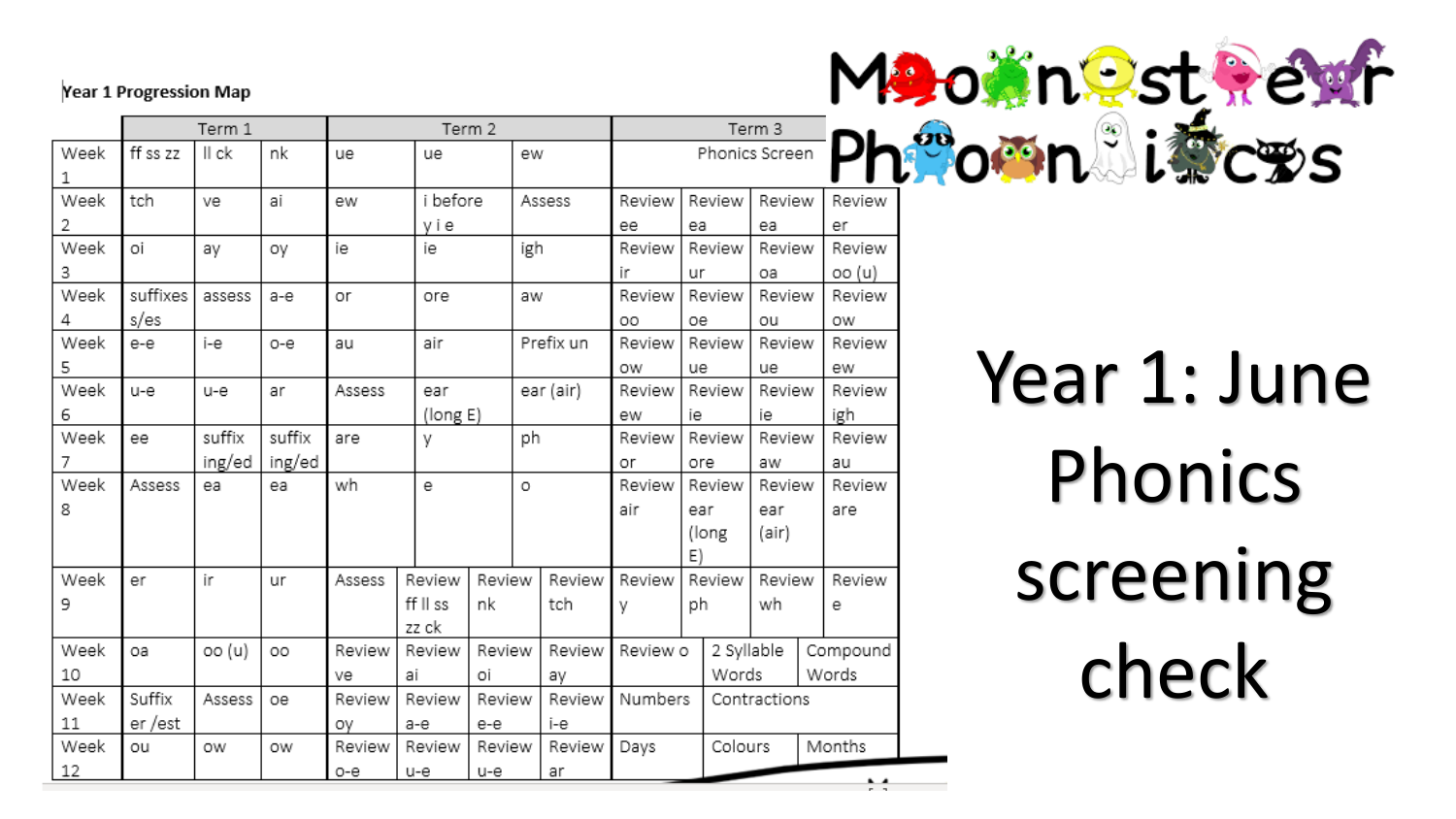#### **Year 2 Progression Map**

|               |                              |    | Term 1  |                               |                                       | Term 2 | Term 3                              |                           |  |
|---------------|------------------------------|----|---------|-------------------------------|---------------------------------------|--------|-------------------------------------|---------------------------|--|
| Week 1        | dge                          |    | g       |                               | Contractions<br>Consonant<br>suffixes |        | Review o (u) adding suffix          |                           |  |
| Week 2        | C                            |    |         |                               | Possessive<br>apostrophe              | Assess | Review ey adding suffix             |                           |  |
| Week 3        | gn                           |    | WĽ      |                               | Review dge adding suffix              |        | Review $w - a$ (o) adding<br>suffix |                           |  |
| Week 4        | le                           | el | il      |                               | Review g adding suffix                |        | Review w -or (er) adding<br>suffix  |                           |  |
| Week 5        | al                           |    |         | Homophones                    | Review c adding suffix                |        | Review w -ar (or) adding<br>suffix  |                           |  |
| Week 6        | Vowel<br>suffix<br>drop e    |    |         | Vowel suffix<br>double letter | Review kn adding suffix               |        | Review z (zsh) adding suffix        |                           |  |
| Week 7        | Vowel<br>suffix y<br>to an i |    | Assess  |                               | Review gn adding suffix               |        | Review ti adding suffix             |                           |  |
| Week 8<br>y   |                              |    | al (or) |                               | Review wr adding suffix               |        | Review i adding suffix              |                           |  |
| Week 9        | o (u)                        |    | eу      |                               | Review le adding suffix               |        | Homophones                          | Vowel Suffix<br>drop e    |  |
| Week 10       | After w –<br>a(o)            |    |         | After w -<br>or (er)          | Review el il al adding<br>suffix      |        | Vowel Suffix<br>double letter       | Vowel suffix<br>y to an i |  |
| Week 11       | After w – ar<br>(or)         |    | s (zsh) |                               | Review y adding suffix                |        | Consonant<br>Suffix                 | Contractions              |  |
| Week 12<br>ţį |                              |    | i       |                               | Review al (or) adding<br>suffix       |        | Possessive<br>Apostrophe            | <b>CEWs</b>               |  |

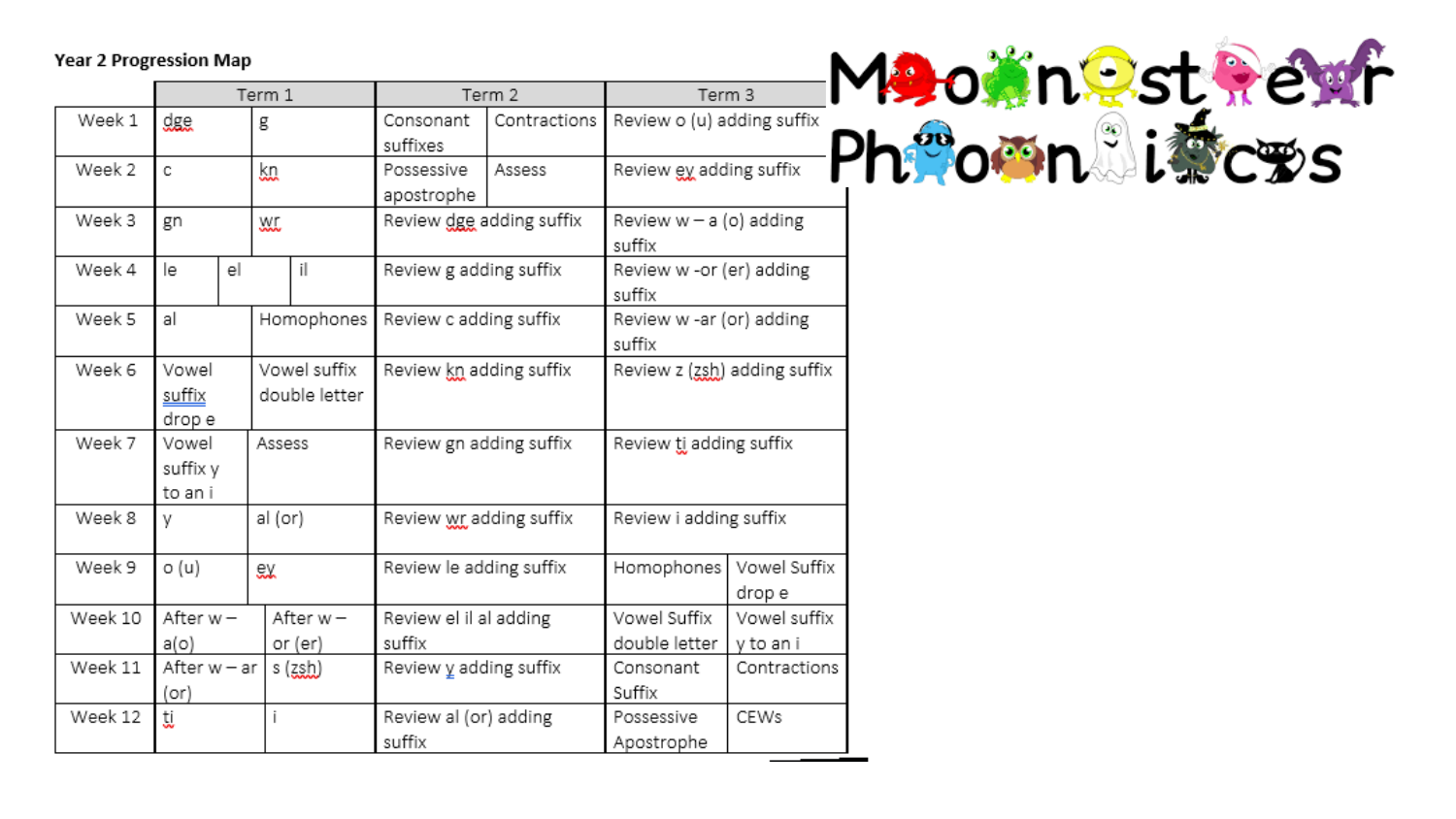## Segmenting and Blending

Blending is the process of combining sounds together to create a word.

Segmenting is the process of breaking a word down into its individual sounds.

Example:

Cat is made up of three sounds- c a t (segmenting) cat (blending). Light is made up of 3 sounds- l igh t (segmenting) light (blending).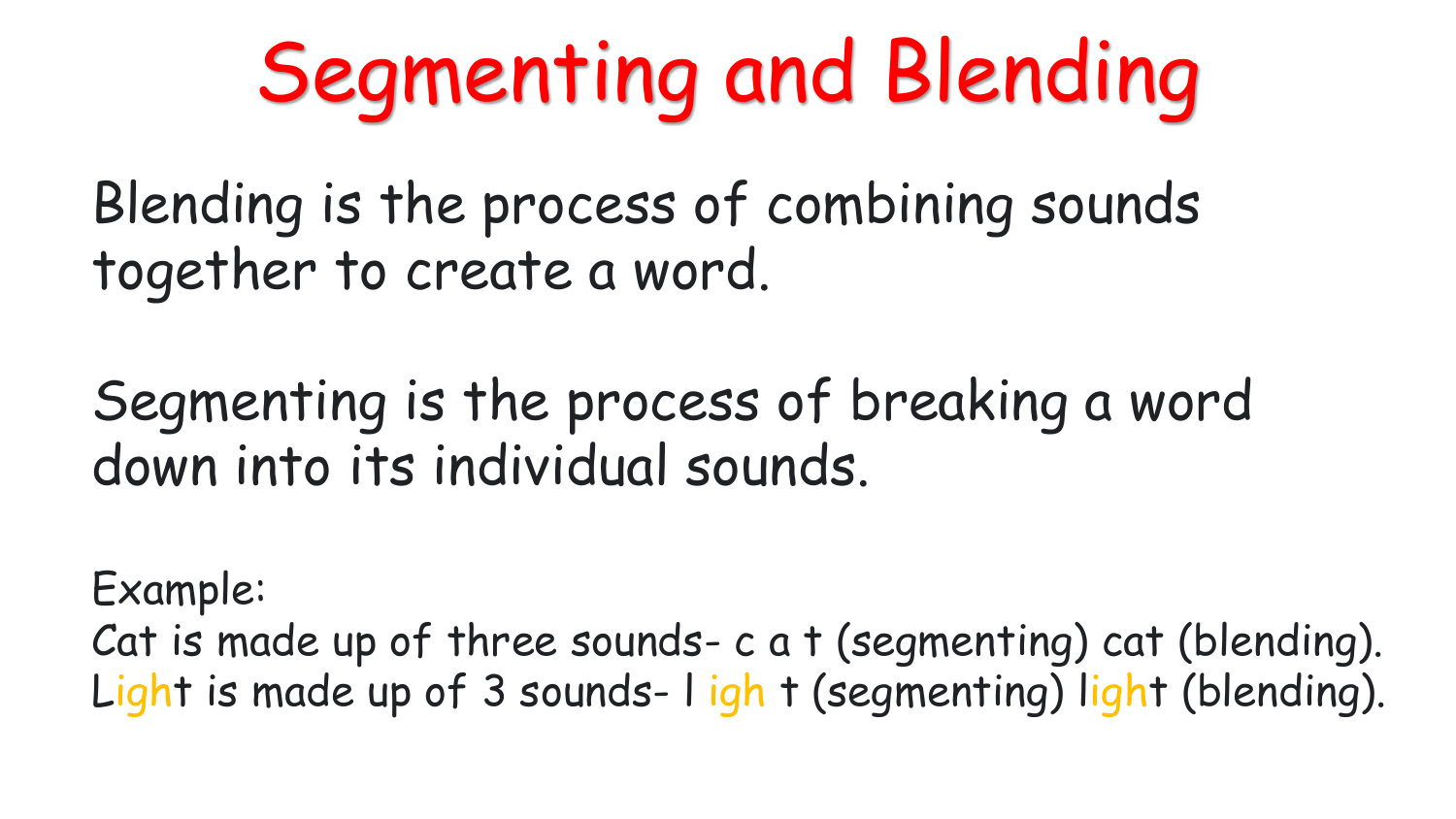### The reading practice books:

- It is the school's role to teach reading.
- Parents/carers play a vital role. It is important that children have plenty of practice reading at home in order to become fluent, confident readers.
- Parents' or carers' support is needed to help their child practise reading and develop fluency with a book they have already read at school.
- This book needs to be matched to their phonic stage and be fully decodable. If books are sent home that the child cannot decode, it will lead to frustration for the child and the parent/carer.
- To ensure that reading at home is an enjoyable experience and does not feel like a chore, schools need to send home reading practice books in which the child can read 95% of the words.
- It does not have to be a different book every time; it may need to be the same book if the child still needs to develop fluency.
- Monster Phonics books are available online.

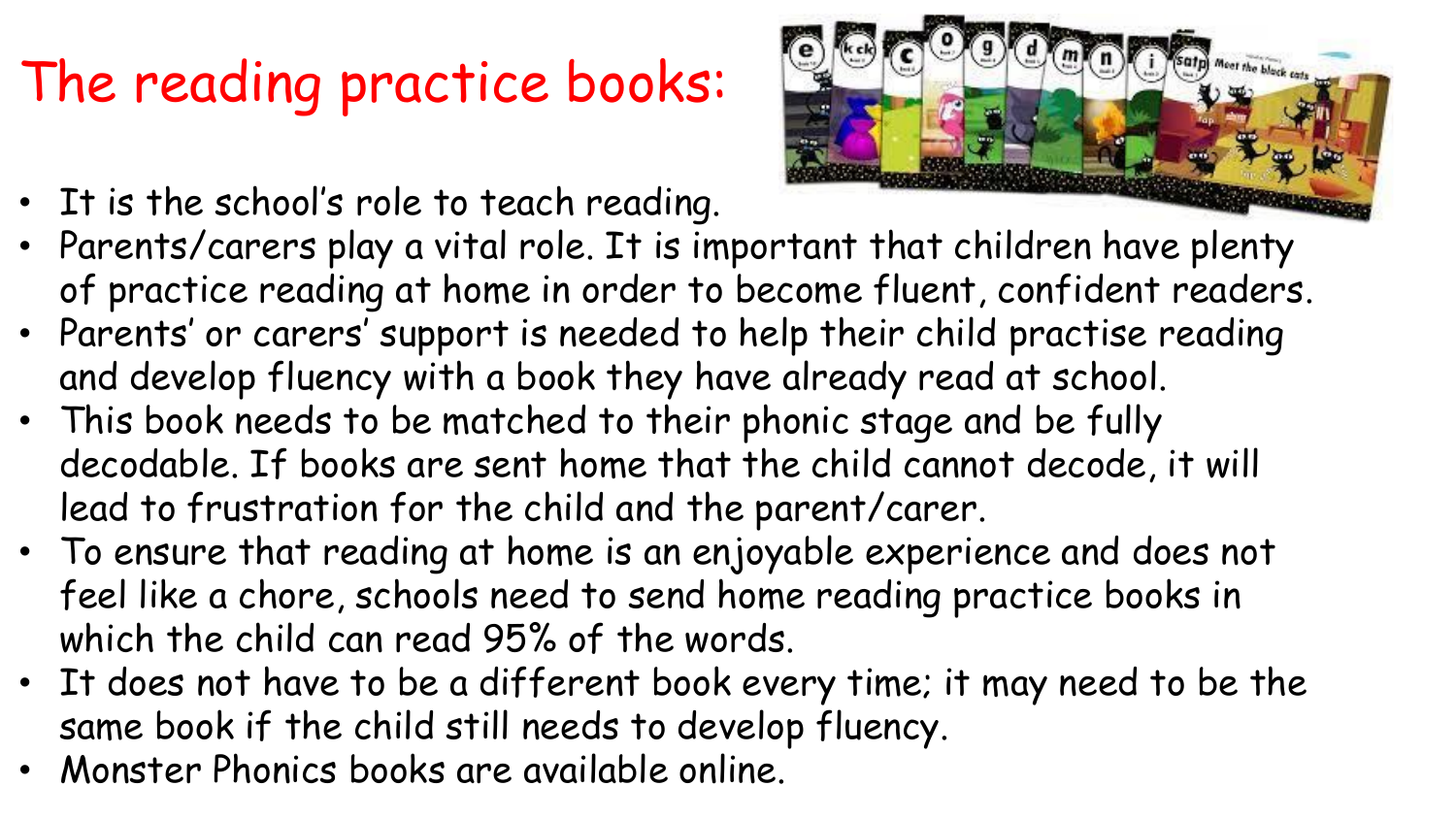### Accessing the eBooks.

#### Dear Parents and Carers.

As a school we are very excited to offer all our families the Monster Phonics eBooks, which will provide the children with wonderful reading opportunities at home. Each week the teachers In Reception, Year 1 and Year 2 will set reading tasks based on specific books, however, your child is more than welcome to explore all the stories at home.

To access the eBooks please simply follow these instructions:

1. Please click this unique Oasis Academy Ryelands URL link and you will be taken to the Monster Phonics Website:



https://monsterphonics.com/register/ebooks-wholescheme/?ca=d7842eab46e96a288c116f99af031799

- 2. Complete a short form, please note this is unique to your child, please use your own email address, Monster Phonics is unable to create a generic login for all. The form will ask for an address, you are welcome to use the school address rather than your own.
	- Oasis Academy Ryelands Oakley Road

South Norwood

SE25 4XG

3. Once you have submitted the form with your personal email address and password you will be able to access all eBooks. Books are sorted by year group and reading stage.

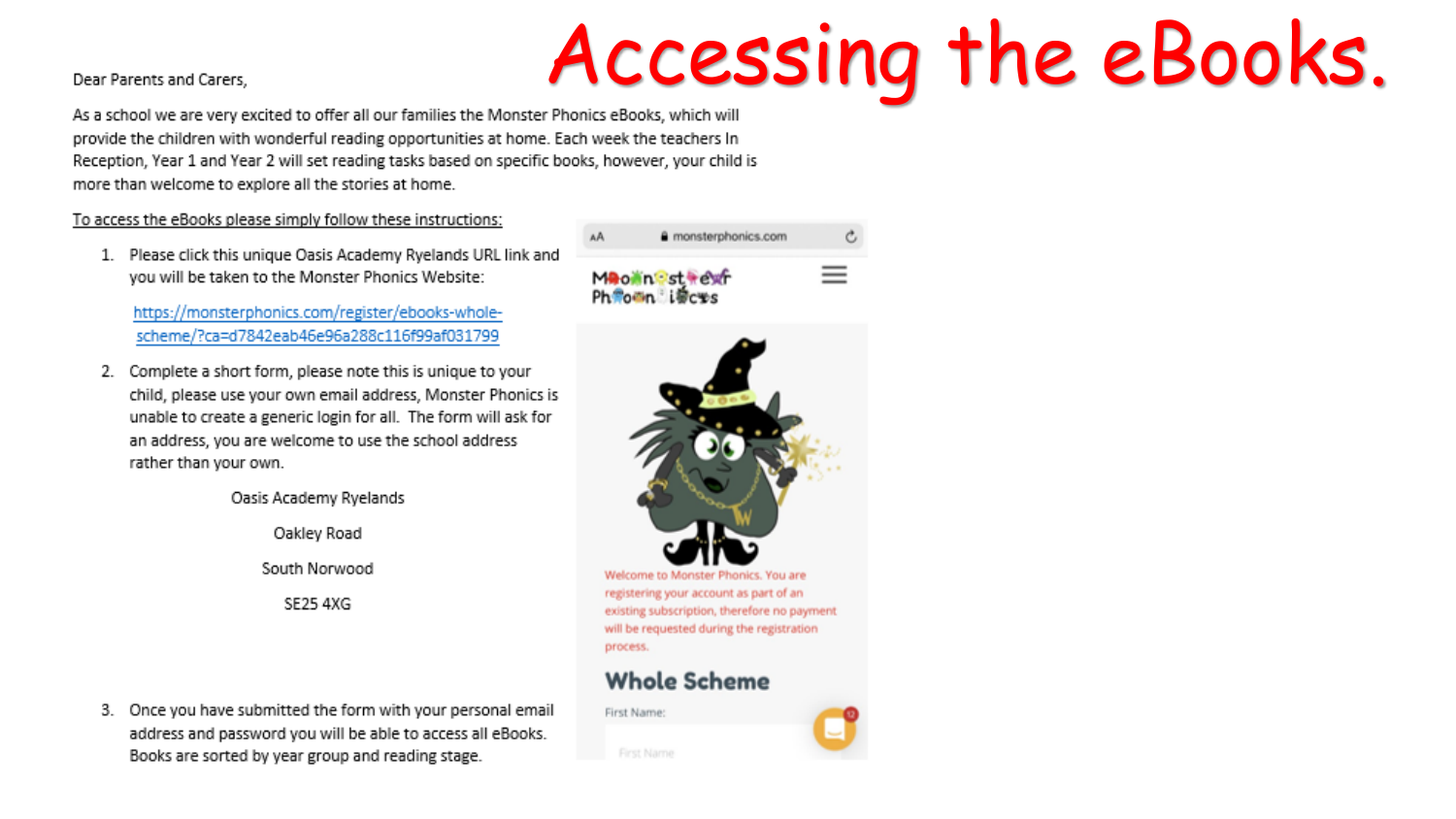

### Book bands

Once children develop the skill to blend, we start sending home book banded books. These are not Monster Phonics books however, they also progress in difficulty and expose the children to graphemes and high frequency words.